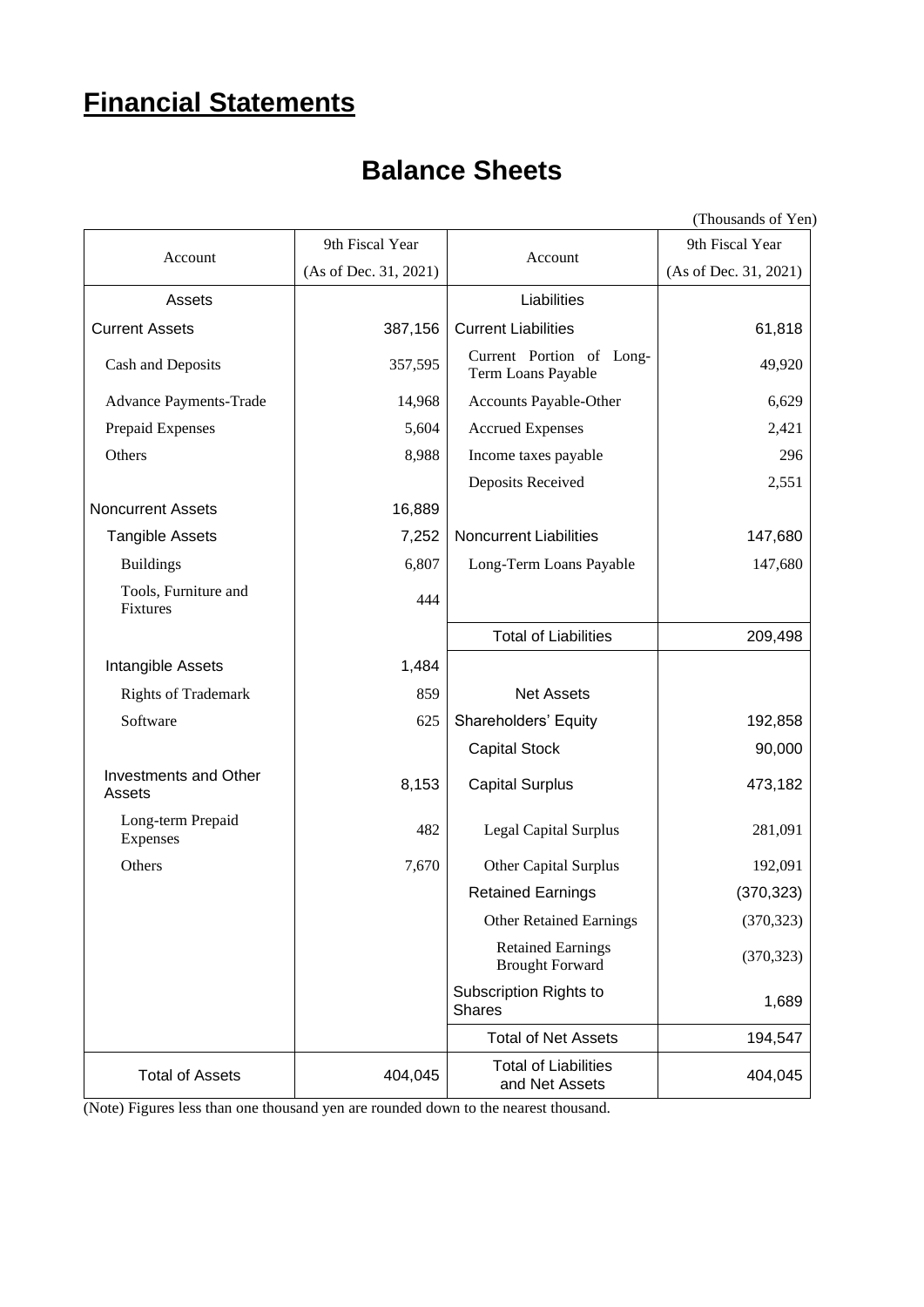## Statement of Income

(Thousands of Yen)

| Account                                      | 9th Fiscal Year                        |            |  |  |
|----------------------------------------------|----------------------------------------|------------|--|--|
|                                              | (January 1, 2021 to December 31, 2021) |            |  |  |
| <b>Net Sales</b>                             |                                        | 63,700     |  |  |
| Cost of Sales                                |                                        | 735        |  |  |
| <b>Gross Profit</b>                          |                                        | 62,964     |  |  |
| Selling, General and Administrative Expenses |                                        | 301,372    |  |  |
| <b>Operating Loss</b>                        |                                        | (238, 407) |  |  |
| Non-Operating Income                         |                                        |            |  |  |
| <b>Interest Income</b>                       | 17                                     |            |  |  |
| Foreign Exchange Gains                       | 17,273                                 |            |  |  |
| Others                                       | 823                                    | 18,114     |  |  |
| Non-Operating Expenses                       |                                        |            |  |  |
| <b>Interest Expenses</b>                     | 1,355                                  |            |  |  |
| Others                                       | 115                                    | 1,470      |  |  |
| <b>Ordinary Loss</b>                         |                                        | (221, 764) |  |  |
| Loss Before Income Taxes                     |                                        | (221, 764) |  |  |
| Income Taxes - Current                       | 241                                    | 241        |  |  |
| Net Loss                                     |                                        | (222,006)  |  |  |

(Note) Figures less than one thousand yen are rounded down to the nearest thousand.